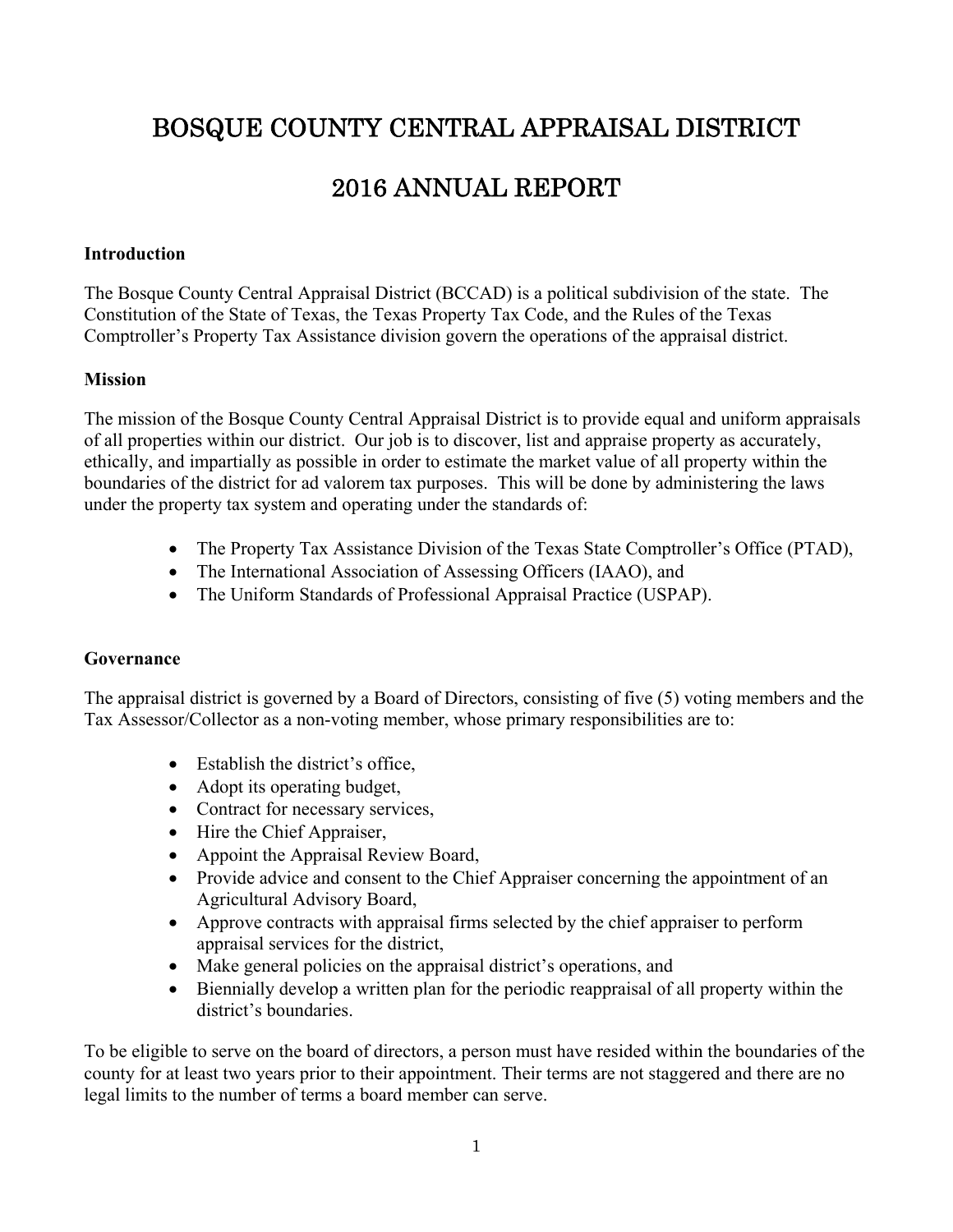The Chief Appraiser is the administrator of the appraisal district and is appointed by the board of directors. The chief appraiser must be licensed (or actively working toward licensing) as a Registered Professional Appraiser (RPA) through the Texas Department of Licensing and Regulation.

The Appraisal Review Board (ARB) members are appointed by the board of directors. ARB members serve two year staggered terms. They are limited to serving three consecutive two year terms. They must attend training each year to be certified by the Texas State Comptroller's Office. Their responsibility is to settle value disputes between the taxpayer and the appraisal district. Their decisions regarding value are binding to the chief appraiser for the tax year protested.

The Agricultural Advisory Board is appointed by the Board of Directors at the recommendation of the chief appraiser to aide him/her in determining typical practices and standards for agricultural activities in the district. There are five members appointed who serve in two year staggered terms.

## **Taxing Jurisdictions**

The Bosque County Central Appraisal District is responsible for appraising all properties inside the lines of Bosque County for each of the following taxing jurisdictions:

- Bosque County
- City of Clifton
- City of Cranfills Gap
- City of Iredell
- City of Meridian
- City of Morgan
- City of Valley Mills
- City of Walnut Springs
- China Spring ISD
- Clifton ISD
- Cranfills Gap ISD
- Hico ISD
- Iredell ISD
- Jonesboro ISD
- Kopperl ISD
- Meridian ISD
- Morgan ISD
- Valley Mills ISD
- Walnut Springs ISD
- Middle Trinity Ground Water
- Bosque County Emergency Services District #1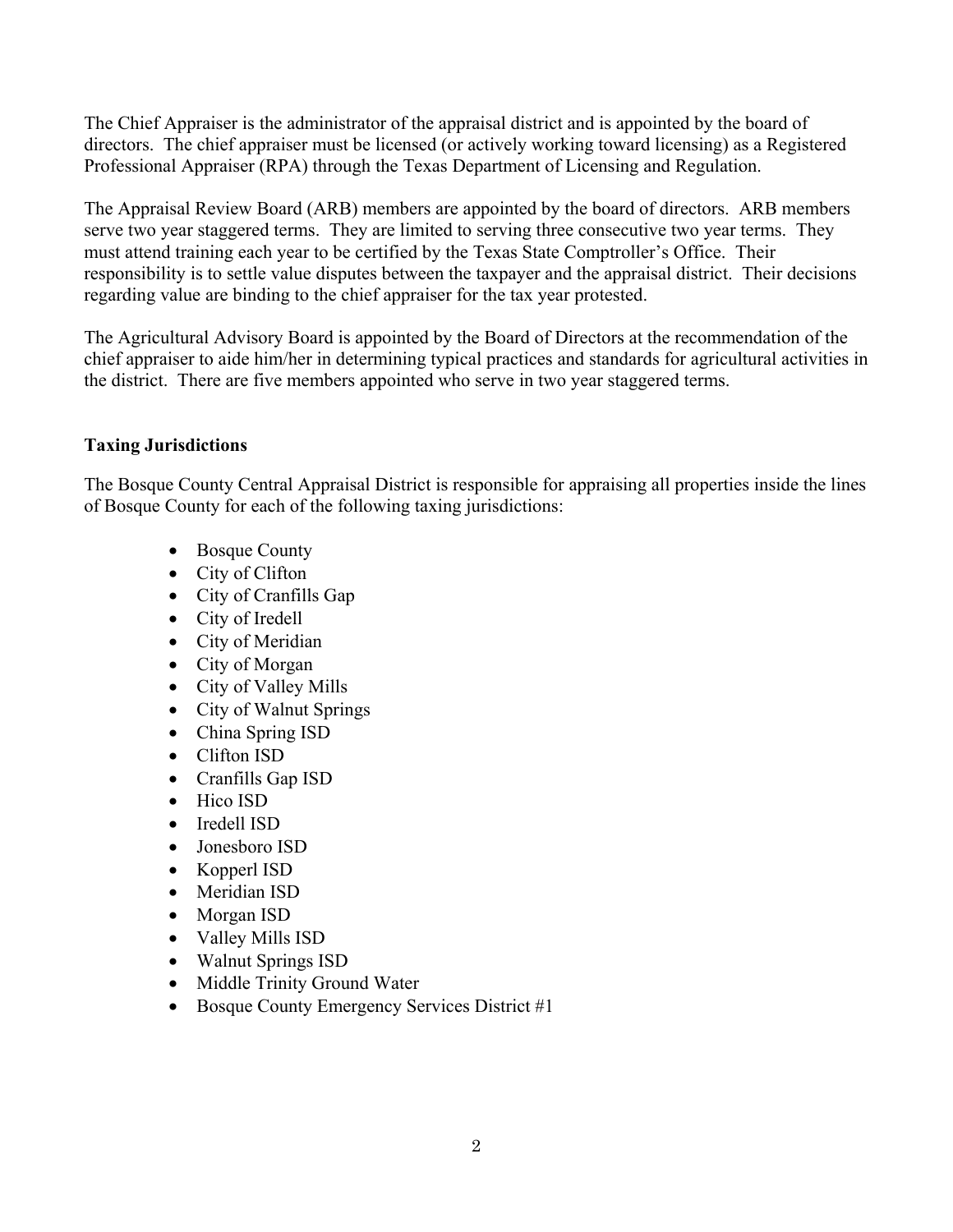## **Property Types Appraised**

The district is comprised of some 21,228 real and personal property accounts for 2016. Residential properties, rural ranch land and utilities make up a large part of the economic wealth to the county.

| <b>PTAD</b>    |                                       |              |                     |
|----------------|---------------------------------------|--------------|---------------------|
| Classification | <b>Property Type</b>                  | Parcel Count | <b>Market Value</b> |
| A              | <b>Single Family Homes</b>            | 5,196        | 373,818,370         |
| B              | Multi Family Homes                    | 51           | 4,448,649           |
| C              | Vacant Lots                           | 2,371        | 25,752,991          |
| D              | Qualified Open Space "Ag" Land        | 5,950        | 1,393,323,651       |
| E              | Non-Ag Land                           | 4,904        | 461,809,585         |
| F              | Commercial & Industrial Real Property | 605          | 66,995,859          |
|                | <b>Utilities</b>                      | 308          | 194, 194, 761       |
| L1             | <b>Commercial Personal Property</b>   | 955          | 36,667,142          |
| L2             | <b>Industrial Personal Property</b>   | 47           | 306,209,301         |
| M              | Mobile Homes                          | 840          | 12,565,664          |
| Other          | Other                                 | 861          | 128,016,014         |

The following represents a summary of most property types appraised by the district in **2016**:

## **Property Discovery**

BCCAD seeks to discover all newly constructed or added property each year through examination of:

- City building permits,
- Filed Material/Mechanic's Liens,
- Mobile home installation reports,
- Septic tank permits,
- Electric connection reports,
- Water company new meters,
- Advertisements,
- MLS websites,
- Real Estate Ads,
- Field discovery, and
- Public "word of mouth."

#### **New Construction**

For 2016, sixty new houses were measured, in the county, and placed on the tax roll. Many out-buildings and improvements including, but not limited to storages, garages, sheds, barns, fences, pools, concrete, and sprinklers were also added across the county.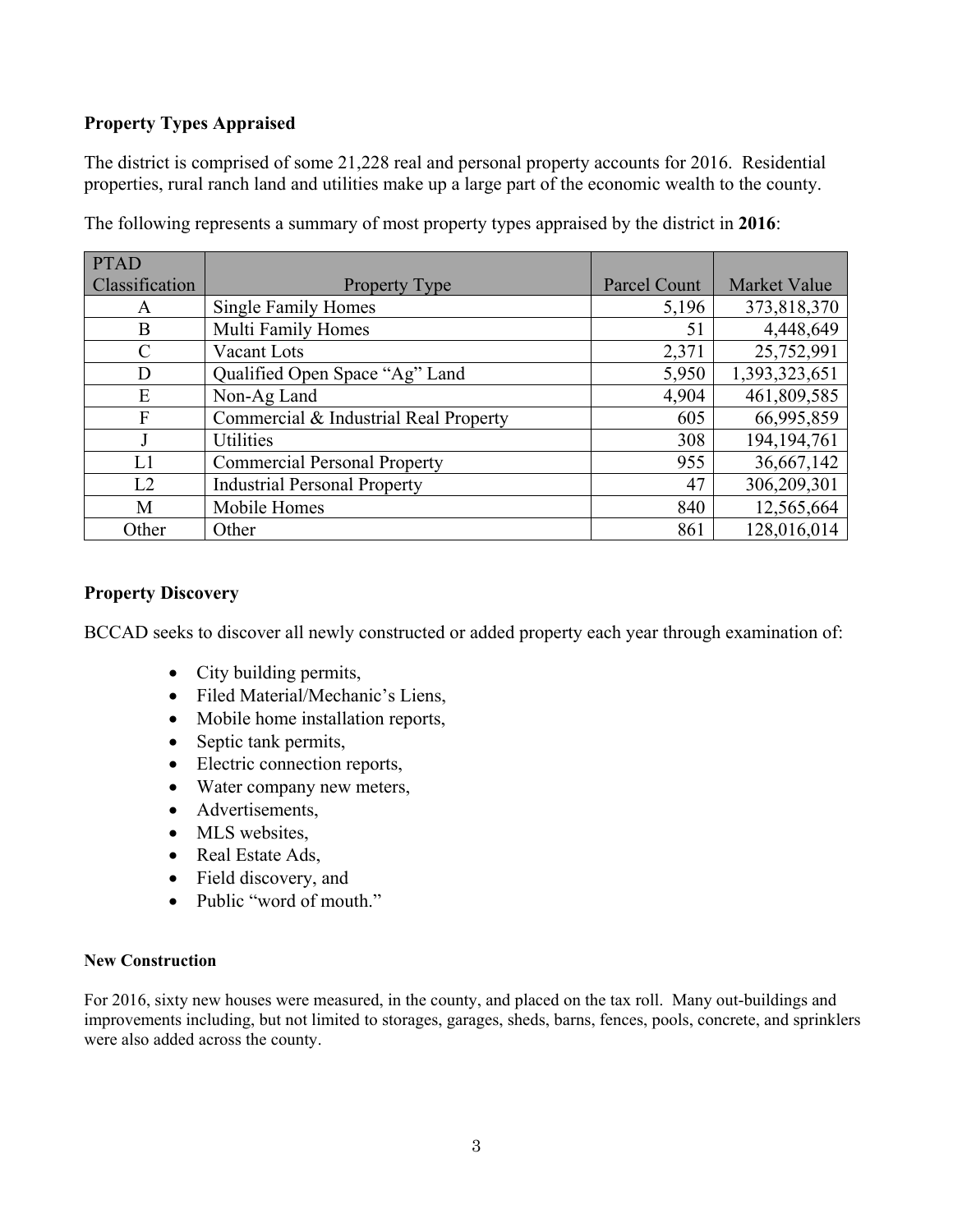## **Exemption Data**

Property owners may qualify for a variety of exemptions as provided by the Texas Constitution. Some of the most commonly occurring exemptions are described below. Other less commonly occurring exemptions are available and described in the Texas Property Tax Code, Chapter 11.

## **Residential Homestead and Over 65 Exemption**

The following chart represents partial exemption amounts available to homeowners in **2015** who qualify for this exemption on home sites with a maximum of 20 acres:

|                                              | General   | <b>Local Option</b> |            |            |
|----------------------------------------------|-----------|---------------------|------------|------------|
| Jurisdiction                                 | Homestead | Homestead           | Over- $65$ | Disability |
| <b>Bosque County</b>                         |           |                     | Freeze     | Freeze     |
| City of Clifton                              |           |                     | Freeze     | Freeze     |
| City of Cranfills Gap                        |           |                     | Freeze     | Freeze     |
| City of Iredell                              |           |                     | Freeze     | Freeze     |
| City of Meridian                             |           |                     | Freeze     | Freeze     |
| City of Morgan                               |           |                     |            |            |
| City of Valley Mills                         |           |                     | \$3,000    | \$3,000    |
| <b>City of Walnut Springs</b>                |           |                     |            |            |
| China Spring ISD                             | \$25,000  |                     | \$10,000   | \$10,000   |
| Clifton ISD                                  | \$25,000  |                     | \$10,000   | \$10,000   |
| Cranfills Gap ISD                            | \$25,000  |                     | \$10,000   | \$10,000   |
| Hico ISD                                     | \$25,000  |                     | \$10,000   | \$10,000   |
| Iredell ISD                                  | \$25,000  |                     | \$10,000   | \$10,000   |
| Jonesboro ISD                                | \$25,000  |                     | \$10,000   | \$10,000   |
| Kopperl ISD                                  | \$25,000  |                     | \$10,000   | \$10,000   |
| Meridian ISD                                 | \$25,000  |                     | \$10,000   | \$10,000   |
| Morgan ISD                                   | \$25,000  |                     | \$10,000   | \$10,000   |
| Valley Mills ISD                             | \$25,000  |                     | \$10,000   | \$10,000   |
| <b>Walnut Springs ISD</b>                    | \$25,000  |                     | \$10,000   | \$10,000   |
| Middle Trinity Ground Water                  |           |                     |            |            |
| <b>Bosque County Emergency Services Dist</b> |           |                     |            |            |
| #1                                           |           |                     |            |            |

For school tax purposes, the Over 65, Disability, Surviving Spouse, and 100% Disabled Veteran Residential Homestead exemptions create a tax ceiling prohibiting increased taxes on the homestead on existing buildings. Any new areas or improvements added to the home site will cause the ceiling to be readjusted and set in the subsequent tax year.

All home owners who qualify for the residential homestead exemption are subject to the placement of a homestead cap on their qualifying property which prohibits the increase of taxable value on the homestead property to ten percent per year. However, the market value may still be reflective of the local real estate market.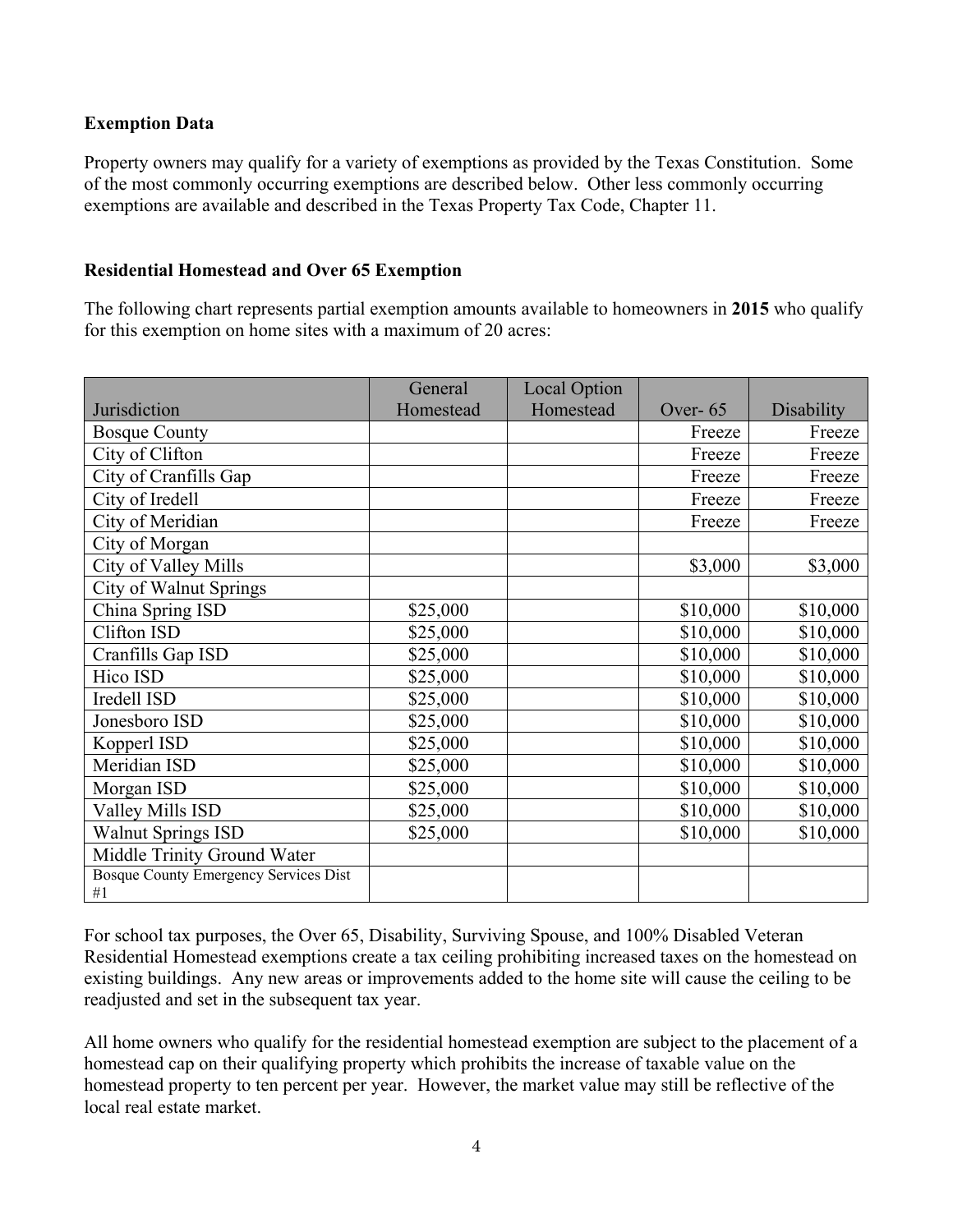#### **Disabled Veterans**

In addition to the residential homestead exemption allowable to disabled veterans with a 100% service connected disability (as described above), disabled veterans are allowed a general exemption on any property the own based upon the percentage rating as determined by the Department of Veteran's Affairs. Current exemption amounts as based upon these ratings are:

| <b>Percentage Disability</b> | <b>Exemption Amount</b> |
|------------------------------|-------------------------|
| $10 - 29\%$                  | \$5,000                 |
| $30-49\%$                    | \$7,500                 |
| $50 - 69\%$                  | \$10,000                |
| $70 - 100\%$                 | \$12,000                |

#### **Other Total Exemptions**

Some less frequently occurring exemptions are allowable and described in the Texas Property Tax Code, Chapter 11. Other commonly occurring exemptions are:

- Cemetery Exemptions,
- Religious Exemptions,
- Primarily Charitable Organizations, and
- Veteran's Organizations

## **Ratio Study Analysis**

The primary tool used to measure mass appraisal performance is the ratio study. Each year ratio studies are conducted to judge the level and uniformity of value within the district. The ratio study is performed quarterly throughout the year, including before appraisal notices are generated. The 2016 Ratio Study results are as follows:

| Total Appraisal: | 1,132,498 | Average Cost per Sq Ft:    | 87.21  |  |
|------------------|-----------|----------------------------|--------|--|
| Total Sales:     | 1,129,000 | Average Cost per Sq Ft:    | 86.94  |  |
| Arithmetic Mean: | 1.0036    | Coefficient of Dispersion: | 4.7429 |  |
| Weighted Mean:   | 1.0031    | Coefficient of Dispersion: | 4.6522 |  |
| Median:          | 0.9743    | Coefficient of Dispersion: | 4.1055 |  |

Based on the Mass Appraisal Standards adopted by the International Association of Assessing Officers, IAAO, the above statistics indicate that the district's mass appraisal system is accurately and uniformly appraising property.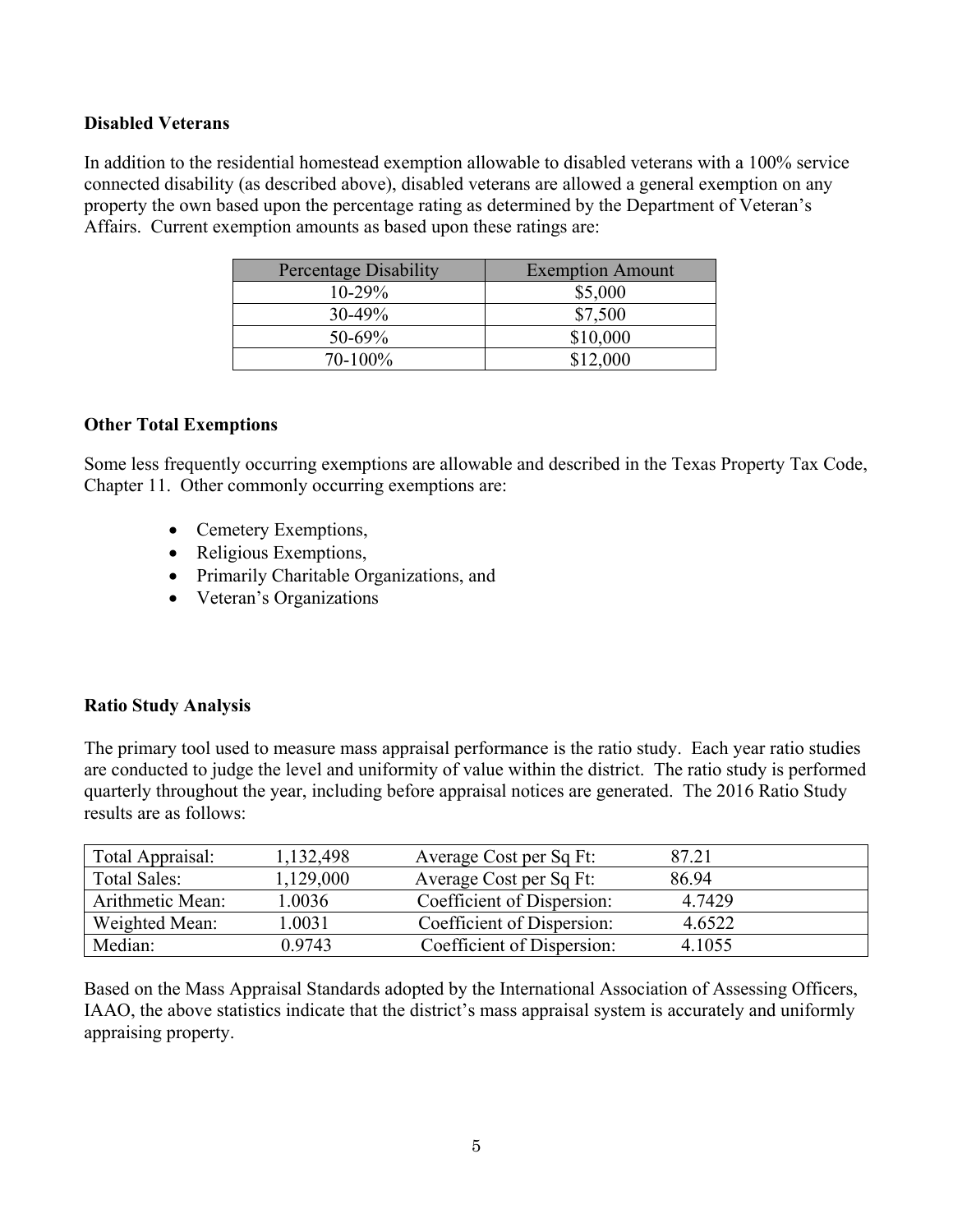#### **Notice of Appraised Value and Appeals**

State law requires the district to mail Notices of Appraised Value to property owners where:

- New property has been included for the first time on the appraisal roll,
- There has been an ownership change on the property,
- There has been an increase in value of \$1000 or more,
- The property owner filed a rendition statement of property value, or
- The property has been annexed or de-annexed to a taxing jurisdiction.

In compliance with these laws, BCCAD prepared and delivered required notices for:

- 6,195 real estate parcels,
- 1084 business personal property parcels, and
- 264 mineral/utility/industrial parcels

From those notices, 352 protests were filed, with 222 being settled with an informal hearing or withdrawal, and 130 protests had a scheduled hearing before the ARB, with 20 of those not showing up for their hearing. ARB approved the records July 14, 2016.

## **Certified Values**

The Chief Appraiser certified market and taxable values to each taxing jurisdiction on July 25, 2016, summarized as follows:

| Jurisdiction                                | <b>Parcel Count</b> | Market Value  | <b>Taxable Value</b> |
|---------------------------------------------|---------------------|---------------|----------------------|
| <b>Bosque County</b>                        | 21,181              | 3,007,401,077 | 1,509,287,726        |
| City of Clifton                             | 2,025               | 181,184,909   | 138,389,163          |
| City of Cranfills Gap                       | 264                 | 12,893,572    | 9,441,633            |
| City of Iredell                             | 345                 | 13,351,747    | 10,405,160           |
| City of Meridian                            | 940                 | 70,225,125    | 53,476,864           |
| City of Morgan                              | 449                 | 11,243,479    | 8,204,057            |
| City of Valley Mills                        | 744                 | 47,495,011    | 42,851,002           |
| <b>City of Walnut Springs</b>               | 638                 | 22,081,035    | 17,409,556           |
| China Springs ISD                           | 309                 | 26,302,844    | 16,492,698           |
| Clifton ISD                                 | 6,607               | 1,005,220,223 | 609,840,092          |
| Cranfills Gap ISD                           | 1,389               | 208,319,667   | 63,971,735           |
| Hico ISD                                    | 138                 | 21,502,347    | 7,549,328            |
| Iredell ISD                                 | 1,688               | 300,410,560   | 97,461,589           |
| Jonesboro ISD                               | 18                  | 2,805,422     | 649,530              |
| Kopperl ISD                                 | 2,264               | 272,877,579   | 112,917,747          |
| Meridian ISD                                | 3,112               | 413,418,764   | 168,350,786          |
| Morgan ISD                                  | 1,489               | 163,608,102   | 59,199,926           |
| Valley Mills ISD                            | 2,797               | 350,147,427   | 160, 145, 411        |
| <b>Walnut Springs ISD</b>                   | 1,368               | 232,952,860   | 76,873,436           |
| Middle Trinity Ground Water                 | 21,180              | 2,997,647,645 | 1,501,481,271        |
| Bosque County Emergency Services Dist<br>#1 | 21,179              | 2,997,644,102 | 1,501,477,728        |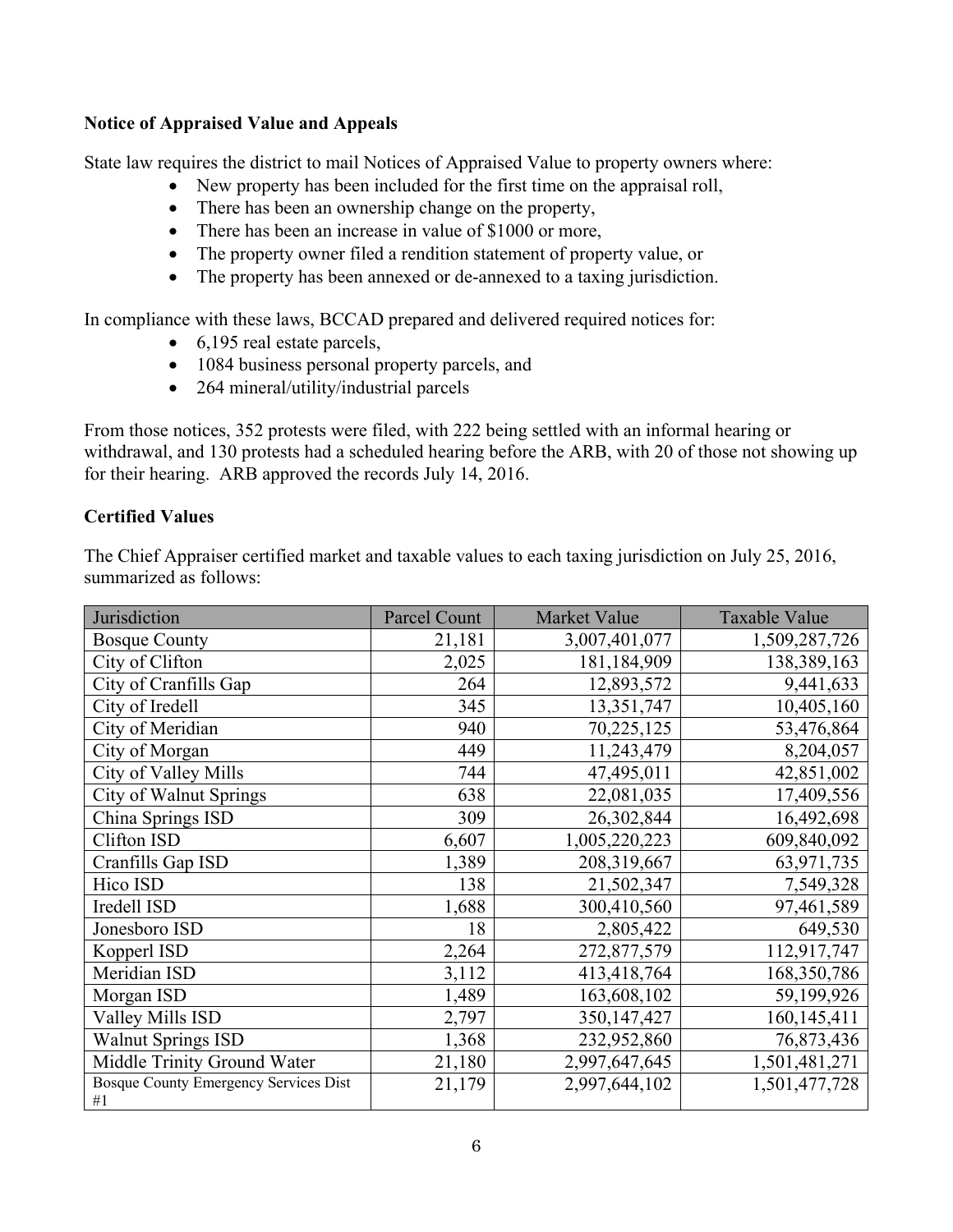## **Tax Rates for 2015**

Using the taxable values as certified by the Chief Appraiser and following the requirements of the Truth in Taxation Laws, the taxing jurisdictions adopted the following tax rates:

| Jurisdiction         | <b>Tax Rate</b> | Jurisdiction                  | <b>Tax Rate</b> |
|----------------------|-----------------|-------------------------------|-----------------|
| <b>Bosque County</b> | 0.4750          | Valley Mills ISD              | 1.3140          |
| Cranfills Gap ISD    | 1.0400          | <b>Walnut Springs ISD</b>     | 0.9399          |
| Clifton ISD          | 1.345           | City of Cranfills Gap         | 0.3102          |
| China Spring ISD     | 1.421381        | City of Clifton               | 0.5300          |
| Hico ISD             | 1.3600          | City of Iredell               | 0.304001        |
| Iredell ISD          | 1.09642         | City of Meridian              | 0.5953          |
| Jonesboro ISD        | 1.24611         | City of Morgan                | 0.2500          |
| Kopperl ISD          | 1.0542          | City of Valley Mills          | 0.4528          |
| Meridian ISD         | 1.3848          | <b>City of Walnut Springs</b> | 0.4560          |
| Morgan ISD           | 1.0400          | Middle Trinity Ground Water   | 0.0112          |
|                      |                 | Emergency Services Dist #1    | 0.0480          |

## **Legislative Changes**

During the 2015 Texas Legislative Session, several bills were passed that effect property owners:

- The exemption amount for the Residential Homestead was increased from \$15,000 to \$25,000;
- The surviving spouse of a 100% disabled veteran may continue to receive the exemption that the veteran would have qualified for on the date he/she died.
- Veterans who have a disability rating of less than 100% may qualify for a partial exemption on their homestead provided that the residence was donated to him/her at no cost to the veteran;
- The surviving spouse of a partially disabled veteran may qualify for the same percentage of exemption as the deceased veteran provided the spouse has not remarried since the veteran's death and the residence continues to be the residence of the surviving spouse;
- Over-65 property owners will receive additional notification by certified mail when the appraisal district suspects that property no longer qualifies for a homestead exemption or for open space land valuation;
- The temporary absence for military service has been expanded to include foreign and domestic service that requires absence from the serviceman's home;
- Regarding the confidentiality of appraisal districts, homeowners filing for a residential homestead exemption may not have to meet the proof of residency requirement if they are:
	- a. Active military members,

b. Individuals who hold a driver's license issued under Section 531.1211 of the Transportation Code,

c. Individuals who reside in a facility that provides services related to health, infirmity, or aging, or

d. Those participating in the address confidentiality program administered by the Texas Attorney General.